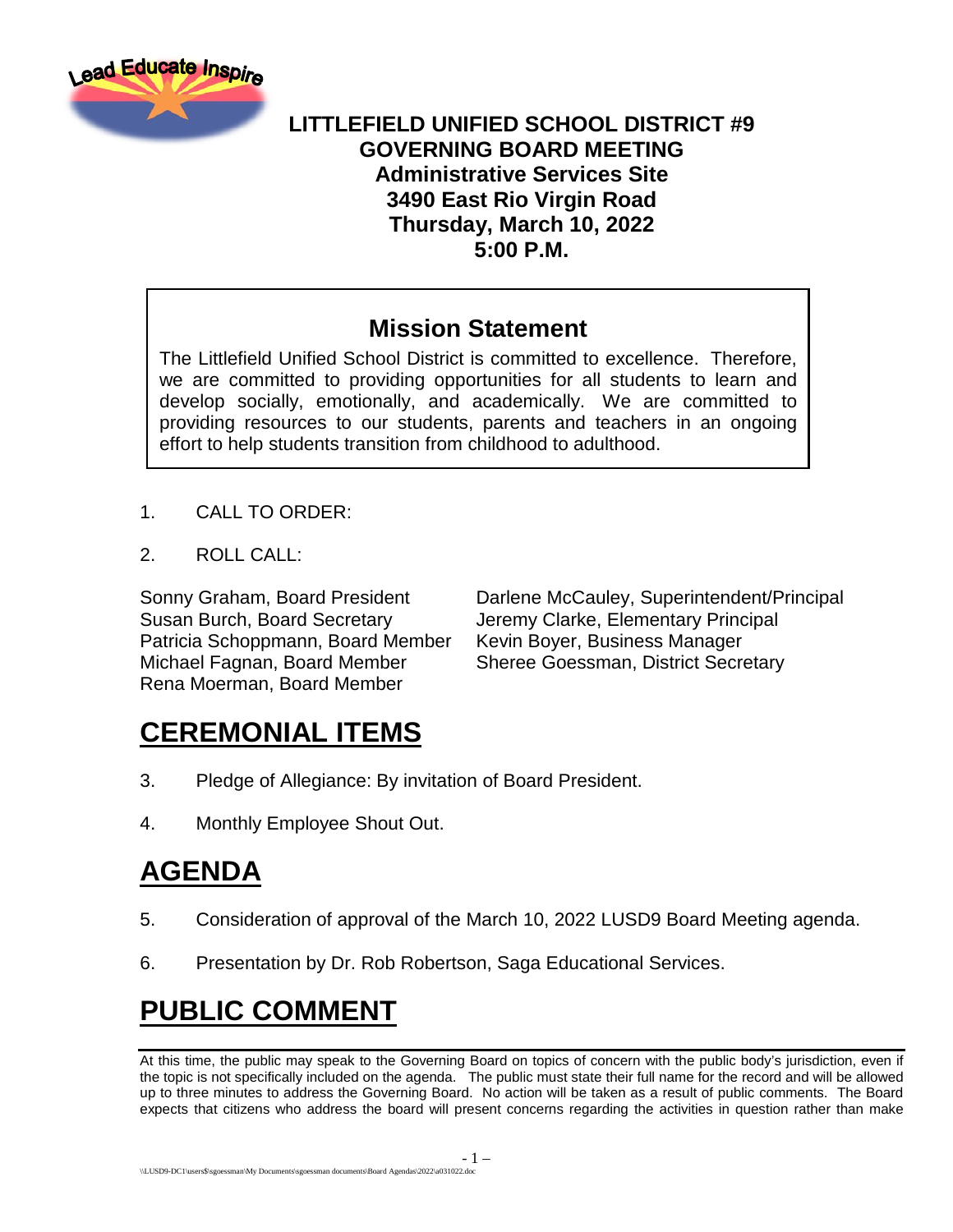

personal attacks upon Board Members, District Personnel or other persons in attendance or absent. In addition, questions or comments on matters that are currently under legal review will not be accepted.

7. Public Comment.

## **INFORMATION AND DISCUSSION:**

- 8. Mr. Boyer, Business Manager.
	- a. Budget Update
	- b. Student Activity Balance.
	- c. Food Service Financial.
	- d. AZ Auditor General School District Risk Analysis.
	- e. 2021 AZ Auditor General School Spending Report.
	- f. Tax Credit Report
	- g. Other
- 9. Mr. Jeremy Clarke, Elementary Principal
	- a. School Updates
	- b. Upcoming Dates (Calendar in Backup)
	- c. Elementary School Playground Update.
	- d. Other
- 10. Mrs. McCauley, Superintendent/Principal
	- a. School Update.
	- b. Upcoming Dates (Calendar in Backup)
	- c. Other.
- 11. Board Reports.
	- a. Other

## **CONSENT AGENDA**

Approval of Routine Orders of Business. Documentation concerning the matters on the Consent Agenda may be reviewed at the Littlefield Unified School District Office, located at 3490 East Rio Virgin Road, Beaver Dam, Arizona. Any Board Member may request an item be pulled off the agenda for further discussion.

- 12. Consideration of approval of the February 10, 2022 Regular Governing Board Meeting Minutes.
- 13. Consideration of approval of Vouchers and Stipends:
	- a. LUSD9 Payroll Vouchers: 18/2218 and 19/2219.
	- b. LUSD9 Vouchers: 1015 and 1016.
	- c. Stipends
		- i. Consuelo Avila additional duties
		- ii. Vickie Ortega additional duties

(Members of the public may view the content of the vouchers 24 hours prior to the board meeting in the district office.)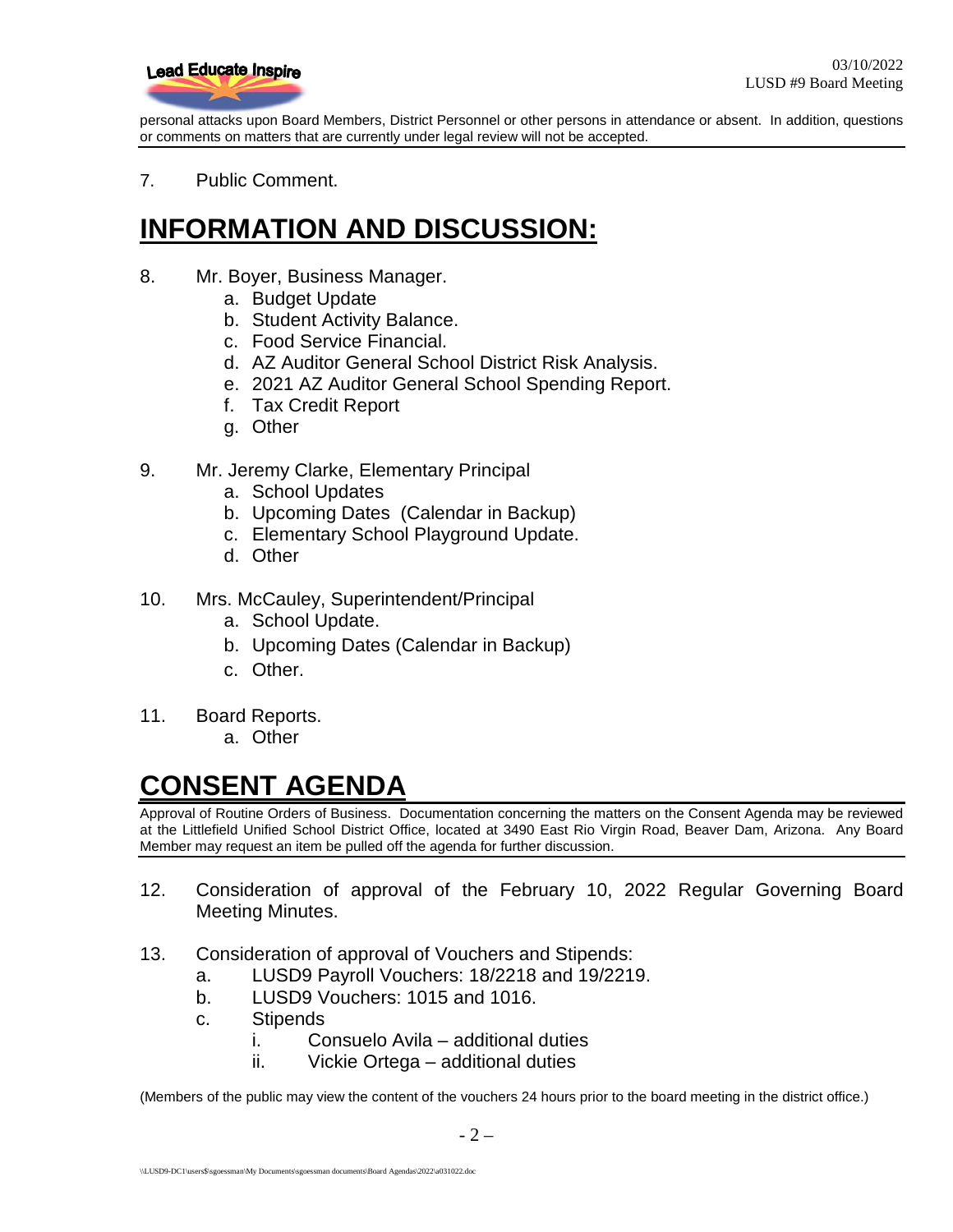

14. Consideration of approval of FY 2021/2022 Certified and Classified Personnel, Substitute Personnel, and Coaches per the attached list, including the following:

| <b>Name</b>           | <b>Position</b>                   | <b>Effective</b><br><b>Date</b> |
|-----------------------|-----------------------------------|---------------------------------|
| Call, Trish           | <b>SPED Paraprofessional</b>      | 02/15/2022                      |
| Lyday, Denise         | <b>Preschool Paraprofessional</b> | 01/27/2022                      |
| <b>Oster, Kortney</b> | <b>Library Paraprofessional</b>   | 02/28/2022                      |
| Rauterkus, Jeane      | <b>SPED Paraprofessional</b>      | 02/28/2022                      |

15. Consideration of approval of the following staff resignations/terminations:

| <b>Name</b>      | <b>Position</b>              | <b>Effective</b><br>Date |
|------------------|------------------------------|--------------------------|
| Boutchyard, Deb  | <b>Classified Substitute</b> | 03/07/2022               |
| Loffredo, Eileen | <b>Substitute Teacher</b>    | 02/22/2022               |
| Tausinga, Kristi | <b>Classified Substitute</b> | 02/22/2022               |

16. Consideration of updated FY 2021/2022 Stipend List.

# **ACTION ITEMS AND/OR DISCUSSION**

- 17. Consideration of approval of donations received by the District per Policy KCD.
	- a. Kroger \$183.27 Smiths Inspiring Donations.
	- b. Bryan & Teirsa Plum \$500 for BDES 3-D Printer.
	- c. Eureka Casino Resort Books to Elementary School.
	- d. VA Landscaping \$1500 for sports sponsorship.
- 18. Consideration of approval of FY 2022/2023 Salary Schedules.
	- a. Certified Salary Schedule.
	- b. Classified Salary Schedule.
	- c. Director
	- d. Administrative Salary Schedule.
- 19. Discussion and possible approval of the Certified Teacher Contract and Classified Notice of Appointment templates.
- 20. Discussion and possible action regarding reasons to grant appeals to the \$2500 liquidated damages clause in the Certified Teacher Contract.
- 21. Discussion and possible approval of the following FY 2022/2023 Health Insurance Items:
	- a. Discussion and approval of Kairos health insurance rates for the 2022/2023 School Year.
	- b. Review and possible approval of an increase of \$25 to the District health insurance monthly contribution cap of \$525.